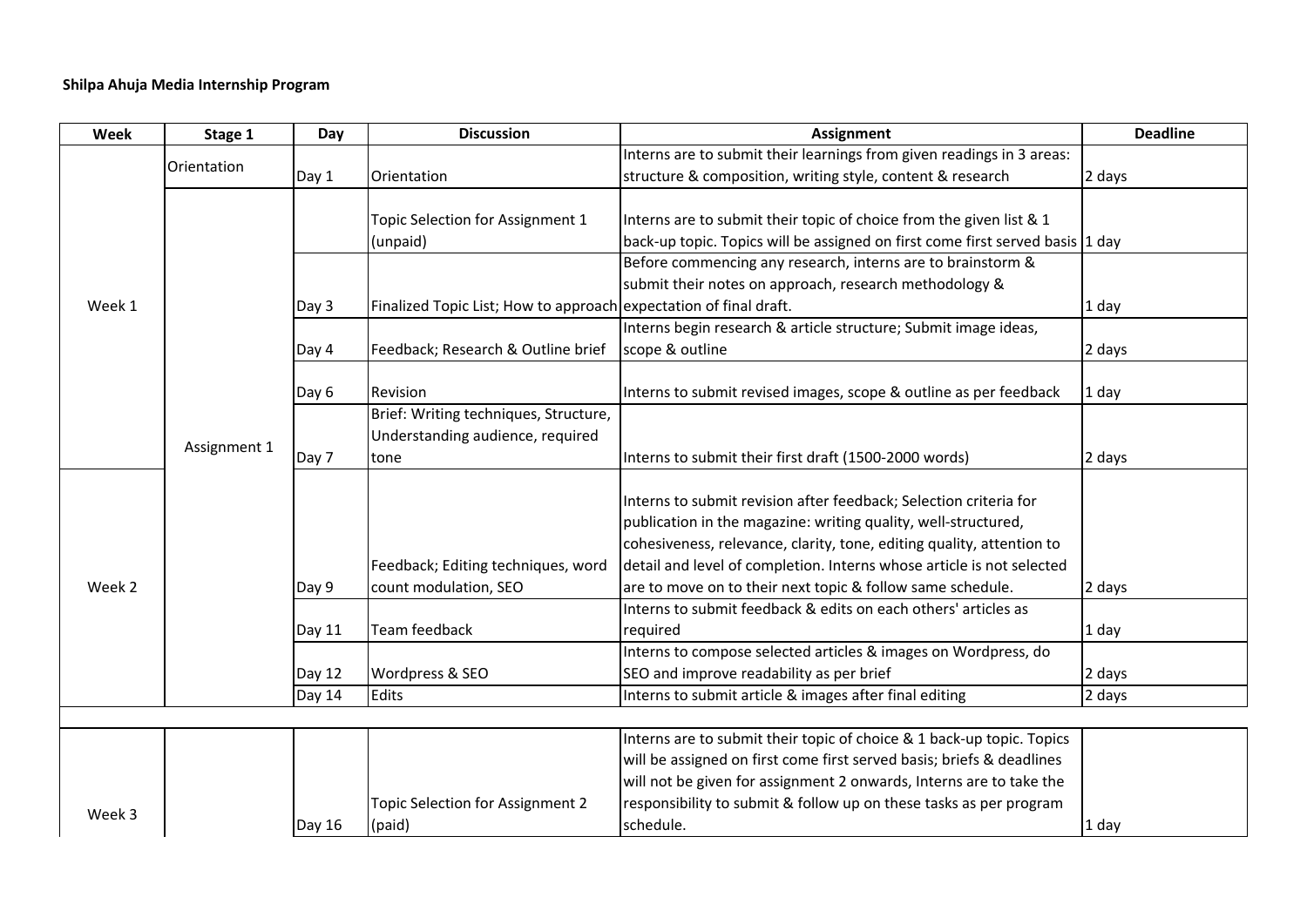|                  | Assignment 2                                                                                                                                                                                                                                               | Day 17                                                                                | Finalized Topic List; Approach                                          | Submit notes on approach before doing research.                                                                                            | 1 day                      |  |  |  |  |
|------------------|------------------------------------------------------------------------------------------------------------------------------------------------------------------------------------------------------------------------------------------------------------|---------------------------------------------------------------------------------------|-------------------------------------------------------------------------|--------------------------------------------------------------------------------------------------------------------------------------------|----------------------------|--|--|--|--|
|                  |                                                                                                                                                                                                                                                            | Day 18                                                                                | Outline                                                                 | Submit scope & outline                                                                                                                     | 2 days                     |  |  |  |  |
|                  |                                                                                                                                                                                                                                                            | Day 20                                                                                | Brief & feedback                                                        | Interns to submit their first draft (1500-2000 words) with images                                                                          | 3 days                     |  |  |  |  |
| Week 4           |                                                                                                                                                                                                                                                            |                                                                                       | Feedback; Editing ideas, Advanced                                       |                                                                                                                                            |                            |  |  |  |  |
|                  |                                                                                                                                                                                                                                                            |                                                                                       | SEO: image selection, SEO Title,                                        |                                                                                                                                            |                            |  |  |  |  |
|                  |                                                                                                                                                                                                                                                            | Day 23                                                                                | Keyword density                                                         | Interns to submit their final draft after feedback                                                                                         | 2 days                     |  |  |  |  |
|                  |                                                                                                                                                                                                                                                            | Day 25                                                                                | Revision                                                                | Interns to submit revision after feedback.                                                                                                 | 2 days                     |  |  |  |  |
|                  |                                                                                                                                                                                                                                                            |                                                                                       |                                                                         |                                                                                                                                            |                            |  |  |  |  |
| <b>Week 5-11</b> | Assignments 3-7                                                                                                                                                                                                                                            |                                                                                       |                                                                         |                                                                                                                                            | Deadlines will be given    |  |  |  |  |
|                  |                                                                                                                                                                                                                                                            |                                                                                       | Topic Selection for Assignment 3-7                                      | Interns to select & submit next 2 topics & complete editing &                                                                              | for outline & final draft, |  |  |  |  |
|                  |                                                                                                                                                                                                                                                            |                                                                                       | (paid)                                                                  | composition of 2nd article                                                                                                                 | based on topic             |  |  |  |  |
|                  |                                                                                                                                                                                                                                                            |                                                                                       |                                                                         |                                                                                                                                            | During this period,        |  |  |  |  |
|                  |                                                                                                                                                                                                                                                            |                                                                                       |                                                                         |                                                                                                                                            | interns are able to set    |  |  |  |  |
|                  |                                                                                                                                                                                                                                                            |                                                                                       |                                                                         | Interns to submit outlines, first draft & final draft, revised as per                                                                      | their own deadline;        |  |  |  |  |
|                  |                                                                                                                                                                                                                                                            |                                                                                       |                                                                         | feedback; Continue required tasks to complete articles, including                                                                          | they may complete          |  |  |  |  |
|                  |                                                                                                                                                                                                                                                            |                                                                                       |                                                                         | image selection, editing & revisions; Articles will be selected for                                                                        | their articles sooner      |  |  |  |  |
|                  |                                                                                                                                                                                                                                                            |                                                                                       |                                                                         | publication as per the same criteria & only fully completed articles                                                                       | than 1 week,               |  |  |  |  |
|                  |                                                                                                                                                                                                                                                            |                                                                                       | Writing                                                                 | will be published.                                                                                                                         | depending on topic.        |  |  |  |  |
| Week 12          | Completion<br><b>Activities</b>                                                                                                                                                                                                                            |                                                                                       |                                                                         | Interns will receive feedback for their overall work, and advice on                                                                        |                            |  |  |  |  |
|                  |                                                                                                                                                                                                                                                            |                                                                                       | Individual Sessions for feedback,                                       | writing style, etc. Career advice may also be on the agenda upon                                                                           |                            |  |  |  |  |
|                  |                                                                                                                                                                                                                                                            |                                                                                       | Q&A                                                                     | request                                                                                                                                    |                            |  |  |  |  |
|                  |                                                                                                                                                                                                                                                            |                                                                                       |                                                                         | This will be granted to interns who complete 90 day internship                                                                             |                            |  |  |  |  |
|                  |                                                                                                                                                                                                                                                            |                                                                                       | Certificate of Completion                                               | program AND have published 6-7 articles                                                                                                    |                            |  |  |  |  |
|                  |                                                                                                                                                                                                                                                            |                                                                                       | Letter of Recommendation                                                | This will be granted based on individual performance                                                                                       |                            |  |  |  |  |
|                  |                                                                                                                                                                                                                                                            |                                                                                       |                                                                         |                                                                                                                                            |                            |  |  |  |  |
| Please note      |                                                                                                                                                                                                                                                            |                                                                                       |                                                                         | Stipend is incentive based, @ Rs 600 per published article (not submitted drafts); For publication, interns are responsible for completion |                            |  |  |  |  |
|                  | of their articles including SEO, editing, revision & imagery; First assignment is unpaid.                                                                                                                                                                  |                                                                                       |                                                                         |                                                                                                                                            |                            |  |  |  |  |
|                  | Feedback sessions will be scheduled on the basis of availability of the Editor & may be subject to rescheduling. Feedback may change<br>depending on evolution of the written piece, interns are expected to incorporate any and all feedback & revisions. |                                                                                       |                                                                         |                                                                                                                                            |                            |  |  |  |  |
|                  |                                                                                                                                                                                                                                                            |                                                                                       |                                                                         |                                                                                                                                            |                            |  |  |  |  |
|                  | Interns are expected to work part-time (4-6 hours per day) & be responsible for their deadlines.                                                                                                                                                           |                                                                                       |                                                                         |                                                                                                                                            |                            |  |  |  |  |
|                  |                                                                                                                                                                                                                                                            |                                                                                       | Interns are expected to be professional and courteous in communication. |                                                                                                                                            |                            |  |  |  |  |
|                  |                                                                                                                                                                                                                                                            | Any plagiarism found in your work will result in immediate termination of internship. |                                                                         |                                                                                                                                            |                            |  |  |  |  |
|                  | Interns are expected to work from home; must have their own laptop, high-speed internet connection (most of the communication will                                                                                                                         |                                                                                       |                                                                         |                                                                                                                                            |                            |  |  |  |  |
|                  | be via email), Whatsapp (for receiving voice notes) & install Google Teams or AnyDesk (for team meetings).                                                                                                                                                 |                                                                                       |                                                                         |                                                                                                                                            |                            |  |  |  |  |
|                  | Article 1, 2 & 3 will be for ShilpaAhuja.com; Articles 4 & 5 will be for other websites owned by Shilpa Ahuja Digital Media (genre: career,                                                                                                                |                                                                                       |                                                                         |                                                                                                                                            |                            |  |  |  |  |
|                  | opinion, interior décor, lifestyle)                                                                                                                                                                                                                        |                                                                                       |                                                                         |                                                                                                                                            |                            |  |  |  |  |